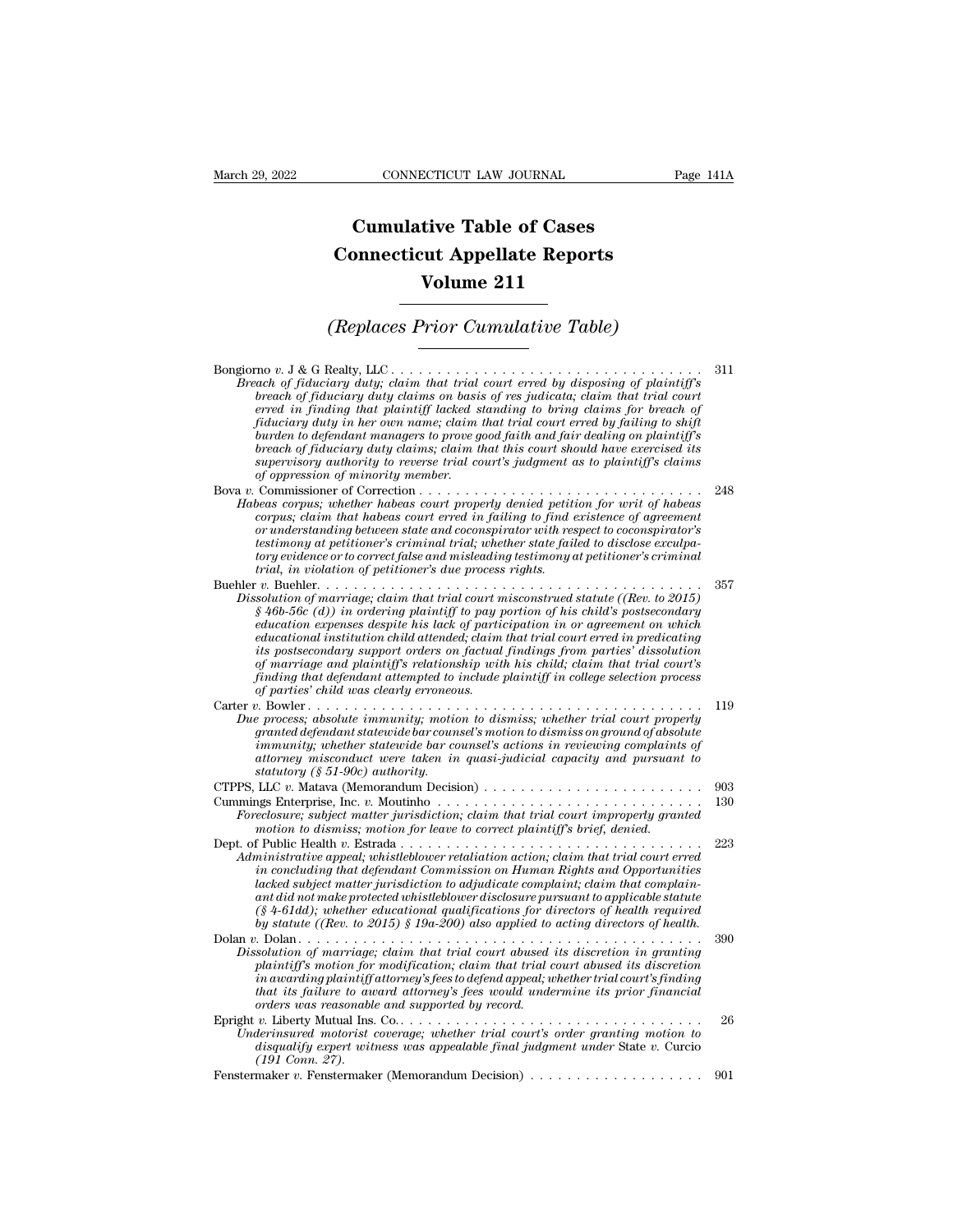| CONNECTICUT LAW JOURNAL<br>March 29, 2022<br>Page 142A                                                                                                                                                                                                                                                                                                                                                                                                                                                                                                                                                                                                                                                             |            |
|--------------------------------------------------------------------------------------------------------------------------------------------------------------------------------------------------------------------------------------------------------------------------------------------------------------------------------------------------------------------------------------------------------------------------------------------------------------------------------------------------------------------------------------------------------------------------------------------------------------------------------------------------------------------------------------------------------------------|------------|
|                                                                                                                                                                                                                                                                                                                                                                                                                                                                                                                                                                                                                                                                                                                    |            |
| Unjust enrichment; breach of contract; whether trial court improperly rendered<br>judgment for plaintiff on unjust enrichment claim on basis of unalleged<br>agreement; whether trial court erred in not finding that confidential relationship<br>existed between parties.                                                                                                                                                                                                                                                                                                                                                                                                                                        | 901<br>416 |
| Legal malpractice; breach of contract; transferee liability; whether trial court properly<br>granted defendants' motions for summary judgment as to plaintiff's legal mal-<br>practice claims following plaintiff's failure to disclose expert witness; whether<br>trial court properly granted defendant attorney's motion to strike portion of<br>plaintiff's complaint alleging breach of contract; whether trial court properly<br>granted defendant law firms' motion for summary judgment as to plaintiff's<br>transferee liability claim.                                                                                                                                                                   | 206        |
|                                                                                                                                                                                                                                                                                                                                                                                                                                                                                                                                                                                                                                                                                                                    | 152        |
| Legal malpractice; ripeness; subject matter jurisdiction; exoneration rule; whether<br>claim that defendants provided deficient representation with respect to plaintiff's<br>prior habeas corpus action was ripe for adjudication when plaintiff remained<br>validly incarcerated and his conviction had never been invalidated.                                                                                                                                                                                                                                                                                                                                                                                  |            |
|                                                                                                                                                                                                                                                                                                                                                                                                                                                                                                                                                                                                                                                                                                                    | 254        |
| Breach of contract; whether trial court erred in concluding that plaintiff was not<br>obligated, under terms of agreement, to perform analysis to determine whether<br>certain medications had potential to interact with ingredients of supplement<br>under study; whether trial court properly concluded that language of revised<br>protocol was clear and unambiguous with respect to selection of study partici-<br>pants; whether trial court properly determined that plaintiff performed study in<br>compliance with agreement; whether trial court abused its discretion by awarding<br>plaintiff prejudgment interest pursuant to applicable statute $(\S 37-3a)$ .                                      |            |
| Arbitration; motion to vacate arbitration award; claim that trial court erred in<br>concluding that arbitration panel did not exceed its authority in violation of<br>applicable statute (§ 52-418 (a) (4)) in finding that plaintiff city violated its<br>collective bargaining agreement with defendant union and in ordering retroactive<br>pay to be made to certain of city's employees as remedy, while allowing such<br>employees to retain overtime pay already received.                                                                                                                                                                                                                                  | 155        |
| Heywood v. Commissioner of Correction $\ldots \ldots \ldots \ldots \ldots \ldots \ldots \ldots \ldots \ldots$<br>Habeas corpus; whether habeas court properly determined that petitioner was not<br>prejudiced by trial counsel's deficient performance.                                                                                                                                                                                                                                                                                                                                                                                                                                                           | 102        |
| Dissolution of marriage; whether trial court properly granted postdissolution motion<br>for modification of custody seeking to relocate parties' minor child; whether trial<br>court applied criteria of applicable statute $(\S$ 46b-56d) in reaching its determi-                                                                                                                                                                                                                                                                                                                                                                                                                                                | 484        |
| nation.<br>Termination of parental rights; claim that trial court erred in finding that Depart-<br>ment of Children and Families had made reasonable efforts to reunite respondent<br>mother with her children; claim that trial court erred in finding that mother<br>failed to achieve sufficient degree of personal rehabilitation pursuant to statute<br>$(\S 17a-112(j)(3)(B(i))$ ; claim that trial court erred in finding that termination<br>of mother's parental rights was in best interests of children; claim that trial<br>counsel rendered ineffective assistance.                                                                                                                                   | 39         |
| In re Christian C. (See In re Lucia C.) $\ldots \ldots \ldots \ldots \ldots \ldots \ldots \ldots \ldots \ldots$                                                                                                                                                                                                                                                                                                                                                                                                                                                                                                                                                                                                    | 275        |
| Termination of parental rights; claim that trial court improperly terminated respon-<br>dent father's parental rights; whether trial court correctly concluded that, in<br>accordance with applicable statute (§ 17a-112 (j) (3) (C)), father denied his<br>children, by an act or acts of comission or omission, care, guidance, or control<br>necessary for their physical, educational, moral, or emotional well-being; whether<br>trial court correctly determined that, because father was incarcerated following<br>his conviction of sexual assault of a minor, his absence from his children's lives<br>caused his children to be denied the care, guidance, or control necessary for their<br>well-being. | 275        |
| Breach of contract; whether trial court abused its discretion in allowing plaintiff<br>to amend its complaint following trial to conform to evidence at trial.                                                                                                                                                                                                                                                                                                                                                                                                                                                                                                                                                     | 135        |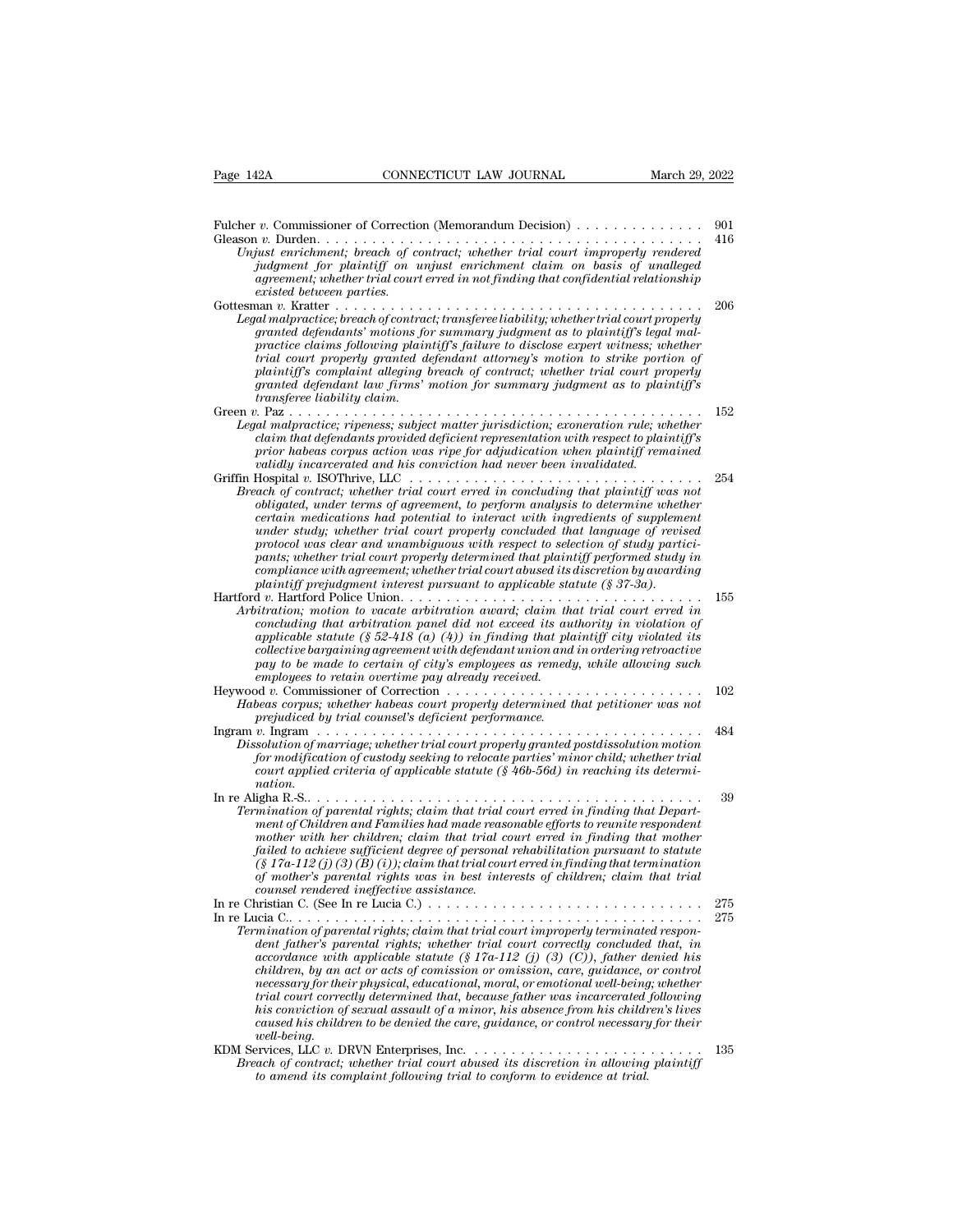| March 29, 2022<br>CONNECTICUT LAW JOURNAL                                                                                                                                                                                                                                                                                                                                                                                                                                                                                                                                                                                                                                                                                                                                                    | Page 143A  |
|----------------------------------------------------------------------------------------------------------------------------------------------------------------------------------------------------------------------------------------------------------------------------------------------------------------------------------------------------------------------------------------------------------------------------------------------------------------------------------------------------------------------------------------------------------------------------------------------------------------------------------------------------------------------------------------------------------------------------------------------------------------------------------------------|------------|
| Breach of contract; Connecticut Unfair Trade Practices Act $(\frac{242-110a}{160})$ et seq.);<br>Connecticut Unfair Insurance Practices Act (§ 38a-815 et seq.); promissory estop-<br>pel; whether trial court's denial of motion for summary judgment constituted<br>final judgment for purposes of appeal; whether trial court properly denied motion<br>for summary judgment.                                                                                                                                                                                                                                                                                                                                                                                                             | 902<br>335 |
| Habeas corpus; ineffective assistance of appellate counsel; procedural default;<br>whether habeas court abused its discretion in denying petition for certification<br>to appeal; claim that habeas court erred in denying petitioner's motion to sequester<br>subpoenaed witness, in striking his motion to reconstruct and correct record,<br>and in denying his request to issue subpoena; claim that habeas court erred in<br>dismissing claims of petition alleging violation of constitutional rights to fair<br>trial, to present defense, to self-representation and to counsel and violation of<br>Brady v. Maryland (373 U.S. 83) on ground of procedural default; claim that<br>habeas court improperly denied claim that appellate counsel provided ineffec-<br>tive assistance. | 77         |
| Massey Bros. Excavating, LLC v. Pacileo's Apizza, LLC (Memorandum Decision)<br>Zoning; motion for contempt; whether trial court's finding that defendants had<br>violated stipulated judgment by engaging in commercial mining and construc-<br>tion related operations on property was clearly erroneous; whether trial court<br>abused its discretion in imposing certain sanctions as result of its finding<br>of contempt.                                                                                                                                                                                                                                                                                                                                                               | 901<br>186 |
| Habeas corpus; whether habeas court abused discretion in denying petition for<br>certification to appeal from denial of petition for writ of habeas corpus on ground<br>of ineffective assistance of counsel; whether petitioner met burden to demonstrate<br>prejudice resulting from trial counsel's alleged failure to advise him properly<br>about immigration consequences of guilty plea that fell within federal definition<br>of aggravated felony.                                                                                                                                                                                                                                                                                                                                  | 291        |
| Habeas corpus; ineffective assistance of counsel; whether habeas court abused its<br>discretion in denying petition for certification to appeal; whether habeas court<br>abused its discretion in determining that petitioner did not rebut statutory (§ $52-$<br>470) presumption of unreasonable delay.                                                                                                                                                                                                                                                                                                                                                                                                                                                                                    | 378        |
| Action for reimbursement of excess real property taxes paid; unjust enrichment;<br>claim that trial court erred in rendering summary judgment for defendants<br>because genuine issues of material fact existed and defendants were not entitled<br>to judgment as matter of law; whether applicable statutes (§§ 12-60, 12-117a,<br>12-119, and 12-129) were sufficient to redress plaintiff's grievances regardless<br>of how property assessment error occurred; whether existing statutory scheme<br>precluded plaintiff from asserting common-law claim of unjust enrichment.                                                                                                                                                                                                           | 441        |
| Pizzoferrato v. Community Renewal Team, Inc<br>Negligence; arbitration; motion to open and vacate judgment; claim that trial court<br>improperly denied motion to open and vacate judgment; whether applicable stat-<br>ute (§ 52-549 $z$ ) and rule of practice (§ 23-66) require that decision of arbitrator<br>be sent to parties both electronically and by mail before trial court can render<br>judgment in accordance with arbitrator's decision.                                                                                                                                                                                                                                                                                                                                     | 458        |
| Quint $v$ . Commissioner of Correction.<br>Habeas corpus; whether habeas court properly denied petition for writ of habeas<br>corpus; claim that trial counsel rendered ineffective assistance by failing to<br>meaningfully explain state's plea offer; claim that trial counsel rendered ineffec-<br>tive assistance by failing to ensure that petitioner received presentence jail credit<br>for time he had served between his sentencings in two separate cases.                                                                                                                                                                                                                                                                                                                        | 27         |
| Breach of credit card agreement; motion for summary judgment; motion to dismiss;<br>claim that trial court improperly granted plaintiff's motion for summary judg-<br>ment; whether trial court properly concluded that there was no genuine issue of<br>material fact with respect to defendant's liability and amount of damages; claim<br>that trial court improperly denied defendant's motion to dismiss for lack of<br>personal jurisdiction; whether defendant waived claim of insufficiency of process                                                                                                                                                                                                                                                                               | 264        |